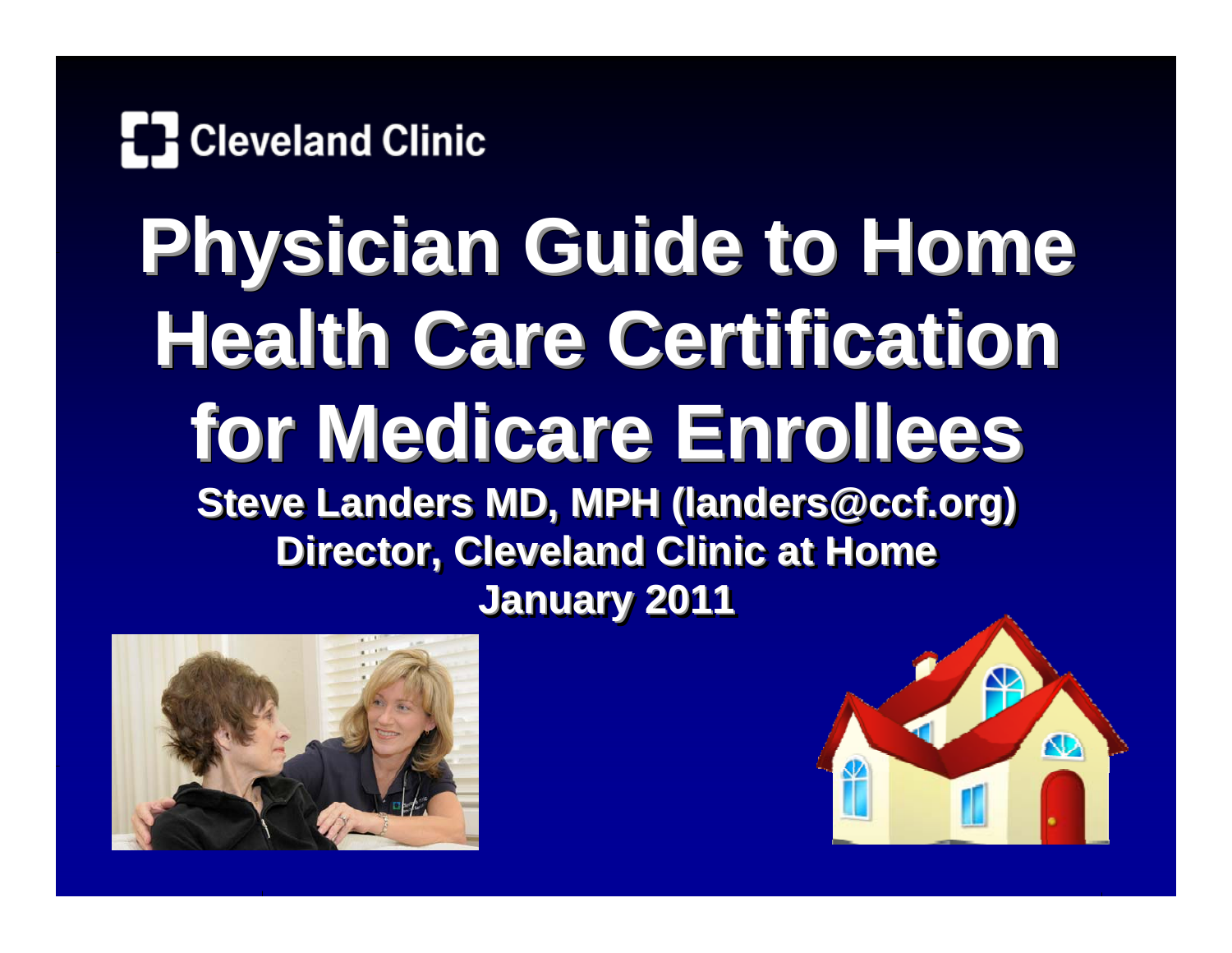## **Background Background Background**

**Helping patients succeed at home with home health care is a rewarding aspect of medical practice that promotes independence, keeps families in-tact, and provides value**

**The Affordable Care Act has changed the physician home health initial certification requirements for Medicare beneficiaries effective 4/1/2011 to include a face-to-face encounter**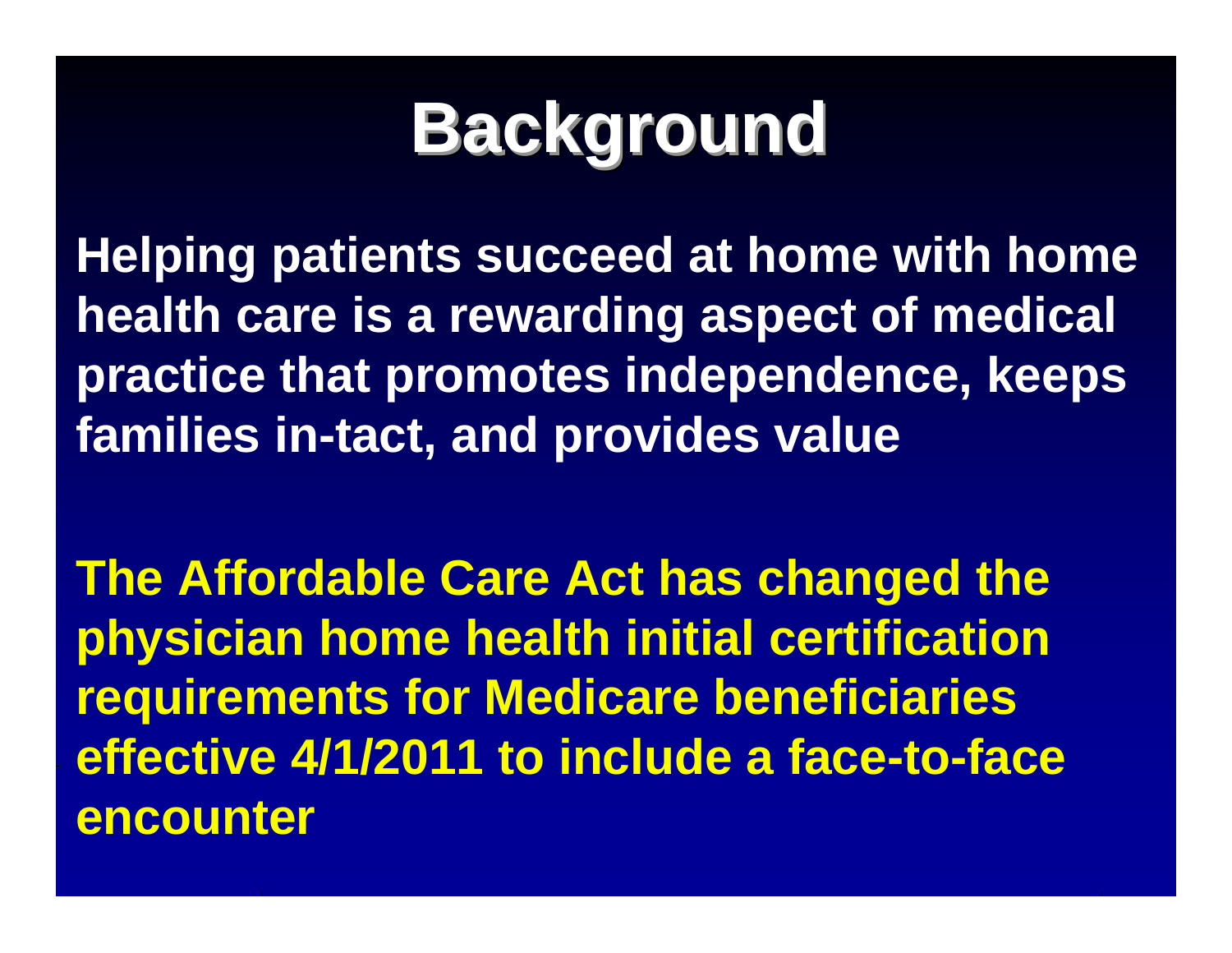#### **Contents Contents Contents**

- **1. Certifying Home Health Care (Slides 1-6)**
- **2. Getting Reimbursed (Slide 7)**
- **3. Example (Slide 8-10)**
- **4. EPIC Resources (Slide 11)**
- **5. Getting Help (Slide 12)**
- **6. References (Slide 13)**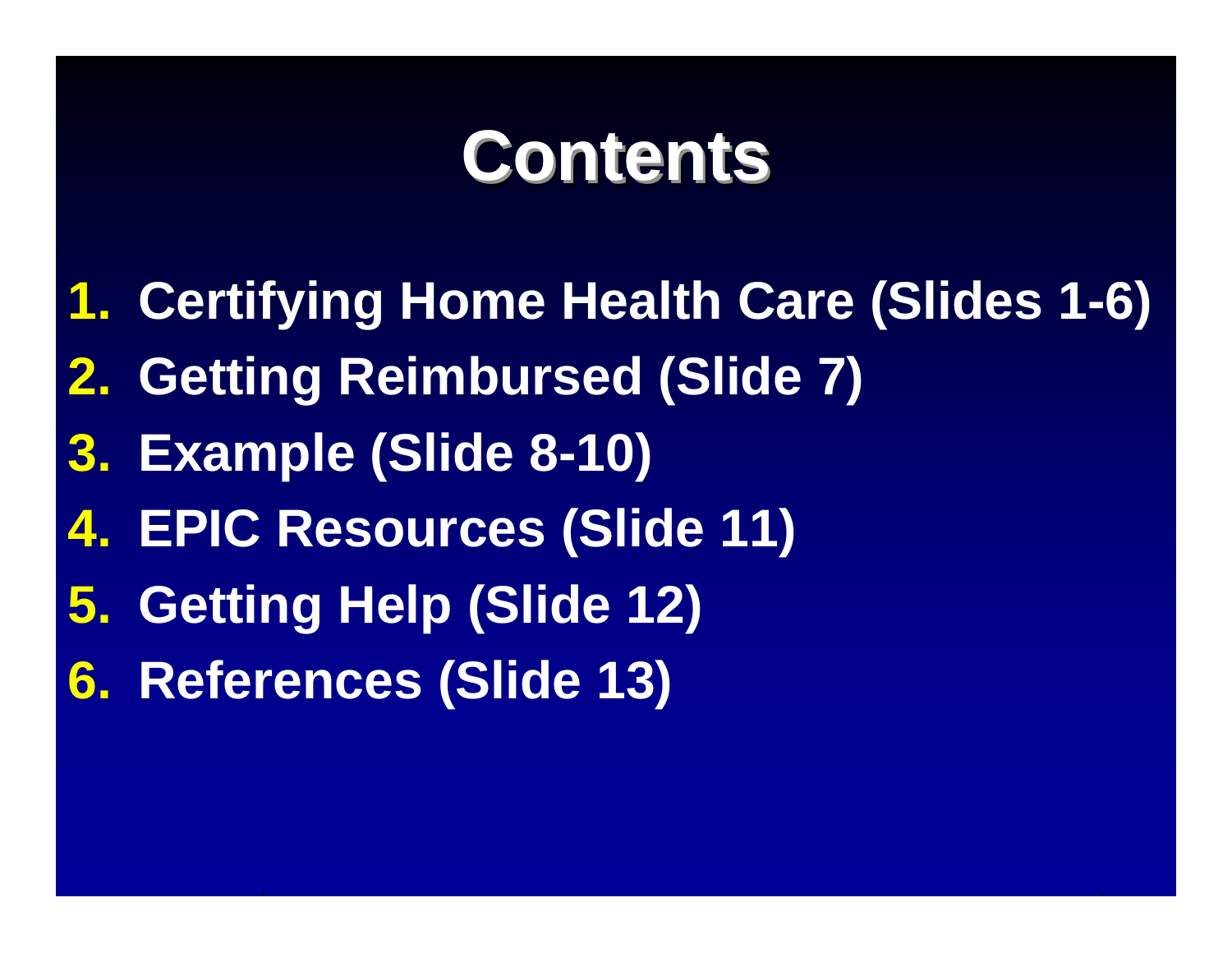# **Physician Must Certify: Physician Must Certify: Physician Must Certify:**



#### **Patient under their care & "confined to home"**



**Patient has face-to-face encounter in 90-days prior or 30-days after start of home health care with physician, advanced practice nurse, or physician assistant related to the condition(s) that necessitate home health care**

**(face-to-face encounter mandate only applies to initial certification for initial 60-day episode of care, not to subsequent re-certification episodes)**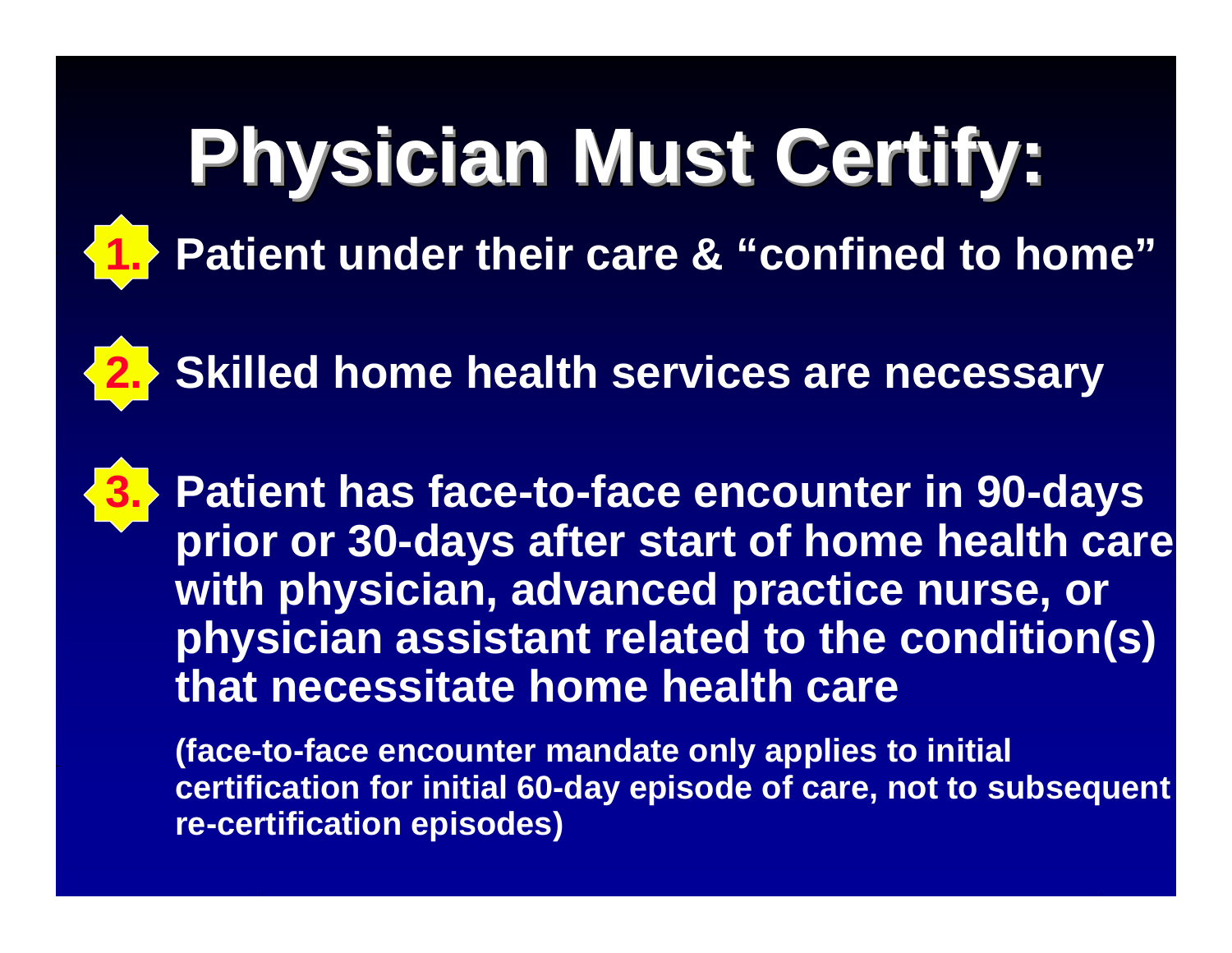#### **What Does "Confined to the Home" or "Homebound" Mean? Home" " or "Homebound Homebound"Mean? Absences from home require considerable and taxing effort, some examples:**

- **Needs help of another person to leave home**
- **Needs assistive devices to leave home**
- **Needs special transport**
- **Leaving home exacerbates symptoms (eg shortness of breath, pain, anxiety, confusion, fatigue)**

#### **Patient that leaves home infrequently for short durations or for health care MAY STILL be considered homebound, some examples:**

- **Adult day programs**
- **Outpatient medical care**
- **Religious services**
- **Dialysis**
- **Barber**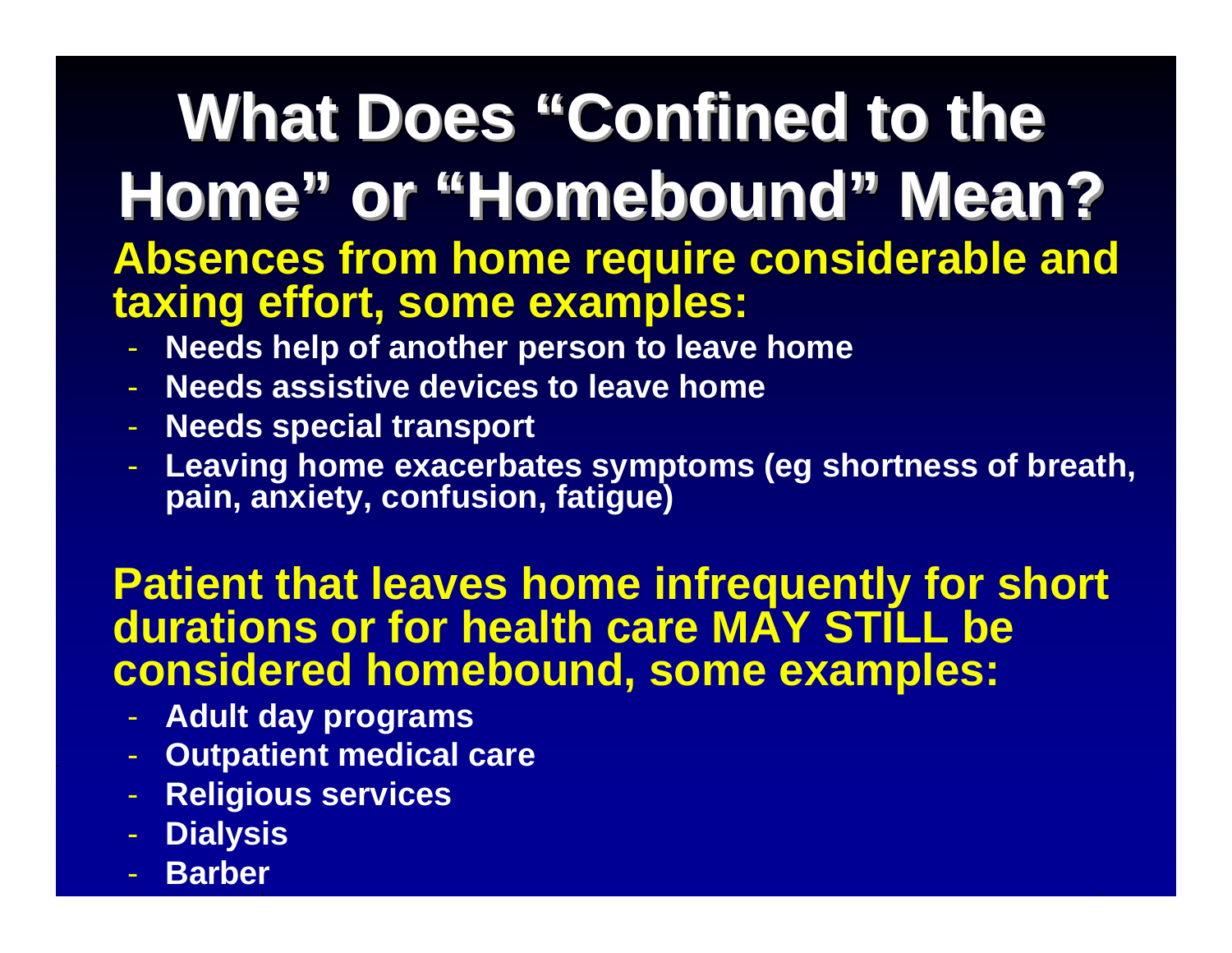## What are Medically Necessary **Home Health Nursing Services? Home Health Nursing Services? Home Health Nursing Services?**

#### **Intermittent Skilled Nursing (<7d/wk, <8hrs/day)**

- **Teaching and Training**
- **Observation and Assessment**
- **Complex Care Plan Management and Evaluation**
- **Administration of Certain Medications**
- **Tube Feedings**
- **Wound Care, Catheters & Ostomy Care**
- **Medical Gas Initiation**
- **Nasopharyngeal and Tracheostomy Aspiration / Care**
- **Psychiatric Nurse Evaluation & Therapy**
- **Rehabilitation Nursing**

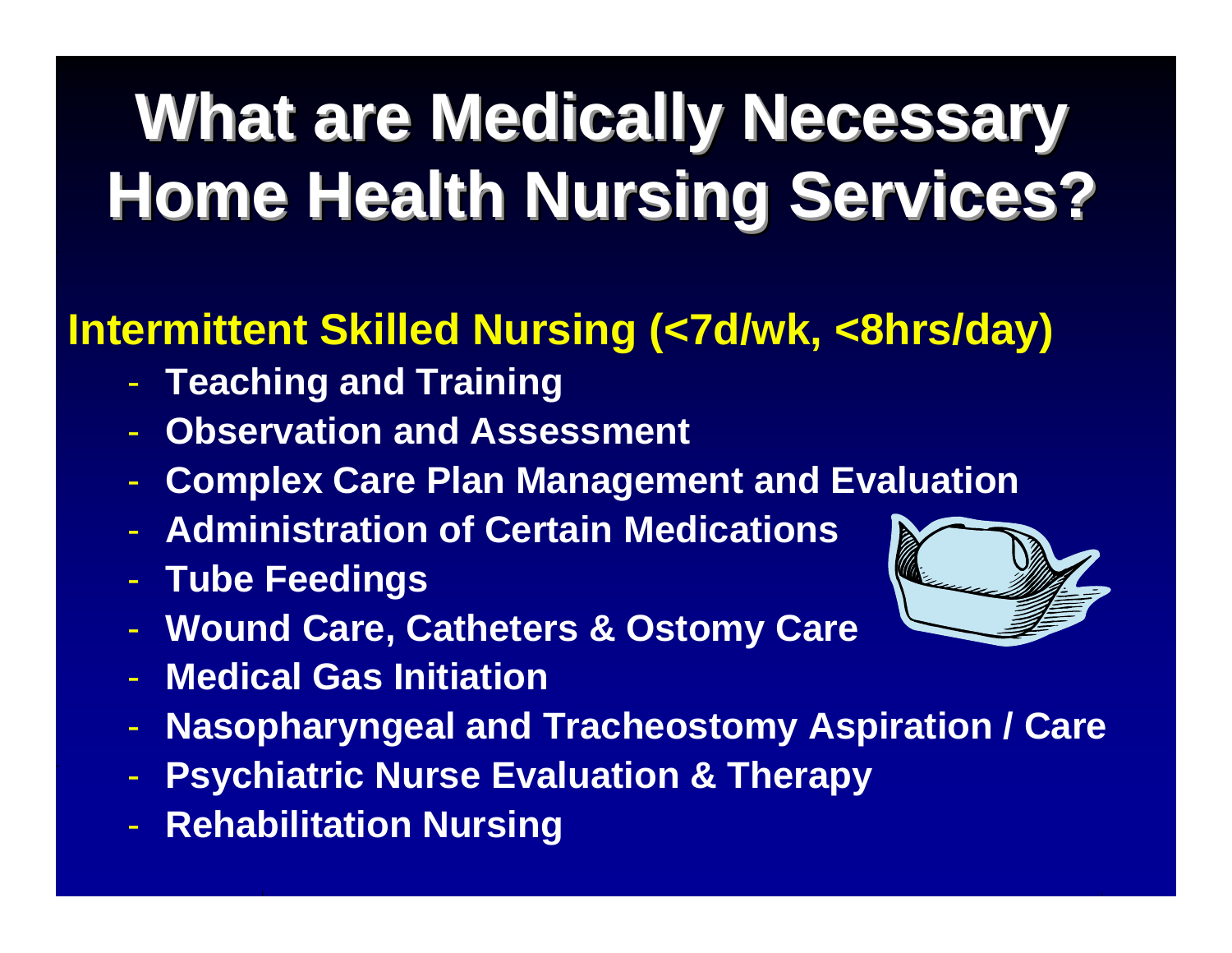## What are Medically Necessary **Home Health Therapy Services? Home Health Therapy Services? Home Health Therapy Services?**

**Physical Therapy, Speech-Language Pathology, or Occupational Therapy**

- **Assessments & Training**
- **Complexity Must Necessitate Skilled Therapist**
- **Reasonable and Necessary for Maintenance or Restoration of Function Due to Illness or Injury**
- **Safe and Effective**
- **Ultrasound, Shortwave, and Microwave Diathermy Treatments**
- **Hot Packs, Infra-Red Treatments, Paraffin Baths and Whirlpool Baths**

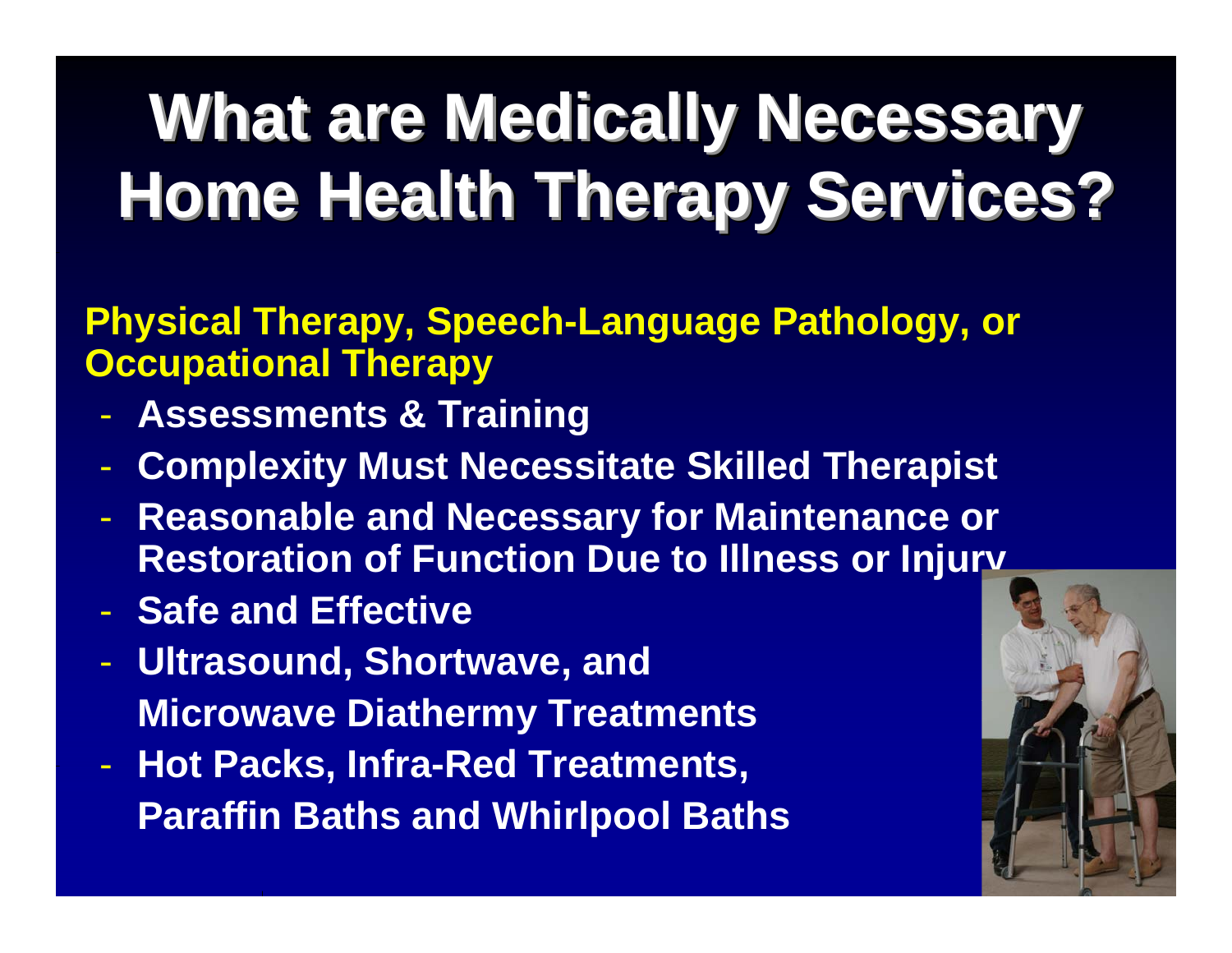# What are the Face to Face **Encounter Requirements? Encounter Requirements? Encounter Requirements?**

- **Must be seen in 90-days prior or within 30-days after initial home health start of care, reason for encounter includes reason for home care. Encounter by physician, advanced practice nurse, physician assistant**
- **Encounter by same physician signing the certification (or an associated APN/PA), in case of post-hospital or post-facility home care the encounter could be by the inpatient physician and the plan of care signed / certified by a community physician**
- **Documentation supports homebound status, medically necessity of skilled services**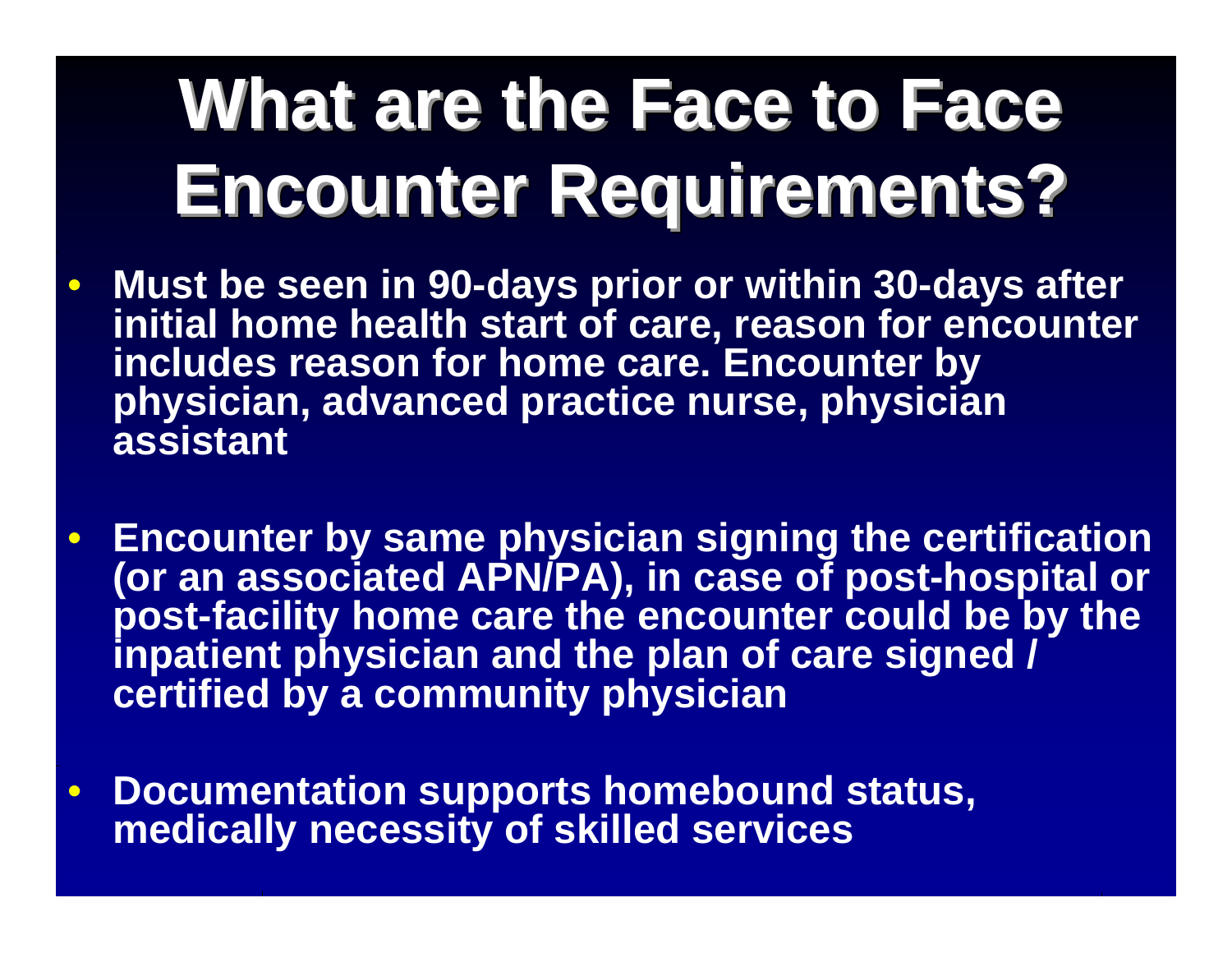## **Can Hospitalist or Physician Only Seeing Patient in Hospital Certify Home Health? Health? Health?**

- **The hospital based physician should document / certify the need for home health care based on the face to face encounter in the hospital and then "hand off" the patient to community physician to review and sign plan of care.**
- **Depending on the clinical situation, if the hospital physician intends to "follow" the initial post-acute care there may be instances where they review and sign the plan of care and then hand-off patient at appropriate time**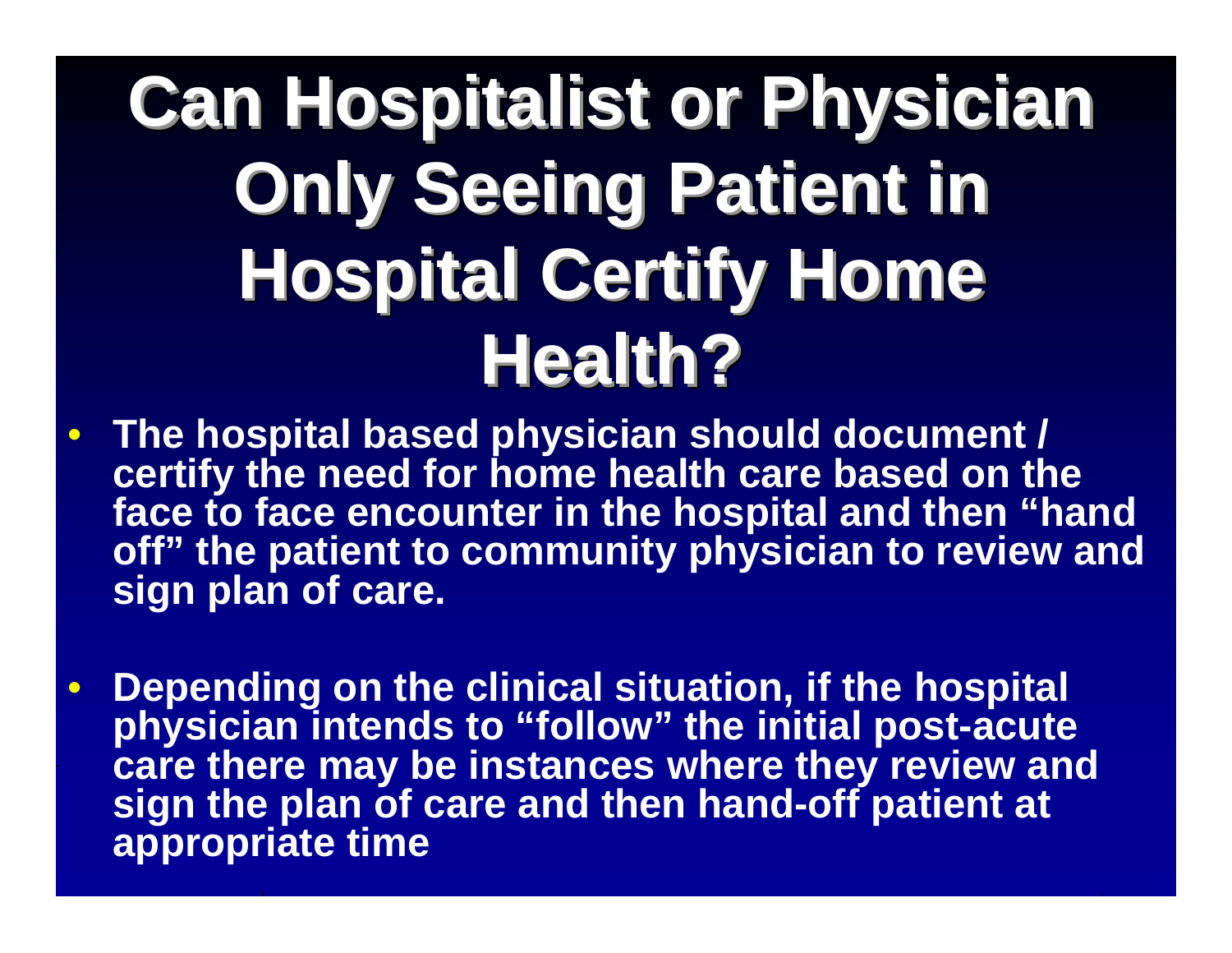#### **How Does Physician Get Reimbursed How Does Physician Get Reimbursed How Does Physician Get Reimbursed for Certification and Related Services? for Certification and Related Services? for Certification and Related Services?**

- **Code G0180 Initial Certification of Home Health Care (\$56 / 0.67 CMS Work RVU), Document:**
	- **Review and Signature of Care Plan (CMS-485)**
	- **Review of other Documentation from Home Health Agency**
	- **Changes or Communication About Care Plan with Agency**
- **Code G0179 Re-Certification of Home Health Care (\$39 / 0.45 CMS Work RVU)**

#### • **Code G0181 Care Plan Oversight of Home Health Care > 30 min in month (\$112 / 1.73 CMS Work RVU)**

- **Can be billed by APNs and physician assistants, above certification codes for physicians only**
- **For non-encounter activities (eg phone calls with HHA, review documentation.**
- **Cannot be used for time spent on certification (use above codes)**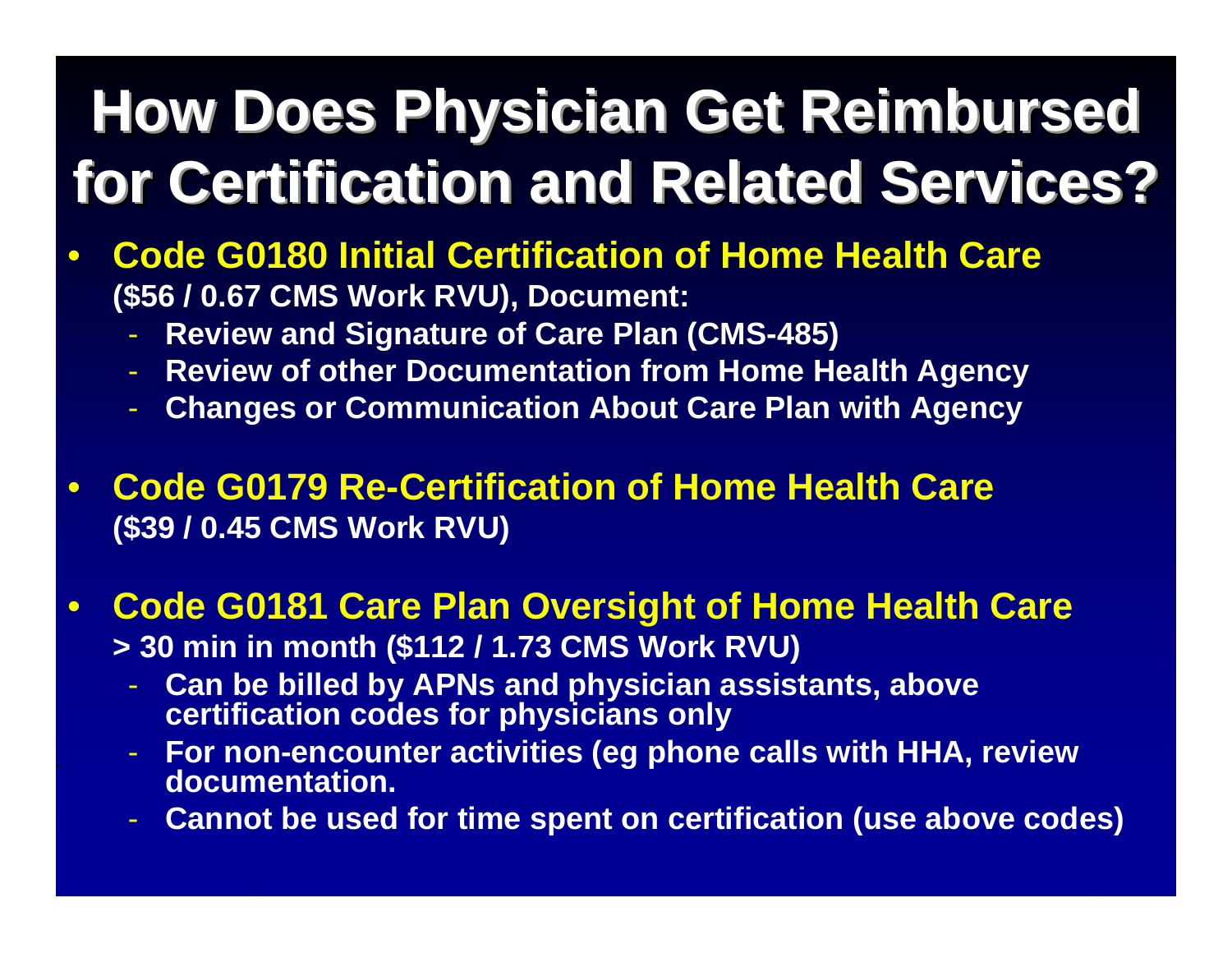# **Example Example Example**

*Mr. Jones is an 83 yo man hospitalized with HF exacerbation (has co-morbid arthritis and low vision) going home and needs home nursing due to medication changes and high potential for relapse. Needs home physical therapy due to deconditioning during exacerbation and falls risk reduction*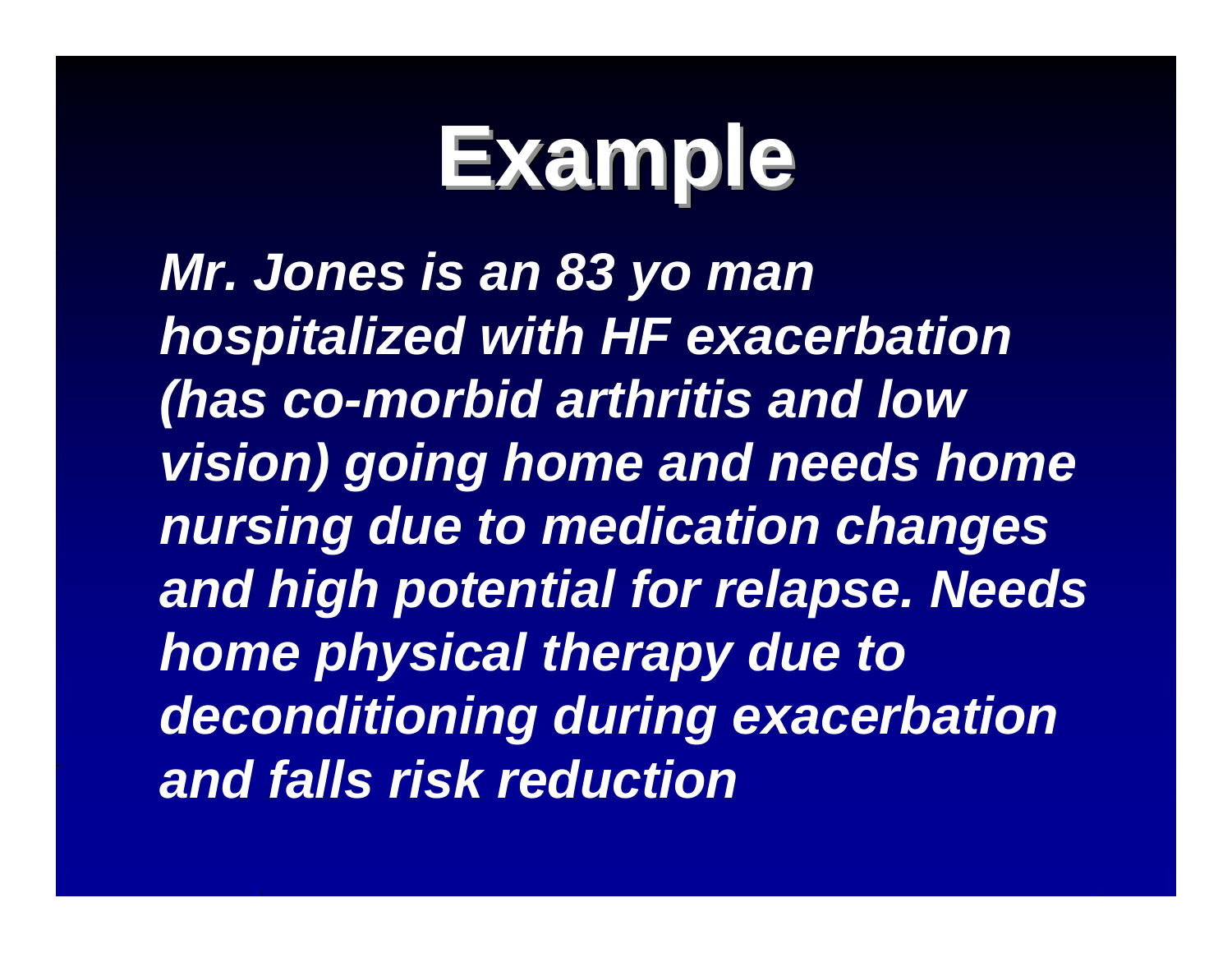## **Referral Process / Options Referral Process / Options Referral Process / Options**

- **Contact Hospital Case Manager Responsible for Discharge Planning**
- **May Call Home Health Directly if no Case Manager (216-444-HOME for Cleveland Clinic at Home)**
- **If Charting in Outpatient EPIC Chart Can Refer to Cleveland Clinic at Home Without Having to Call in Orders ("Consult Home")**
- **Offer / Respect Patient Choice of Agency**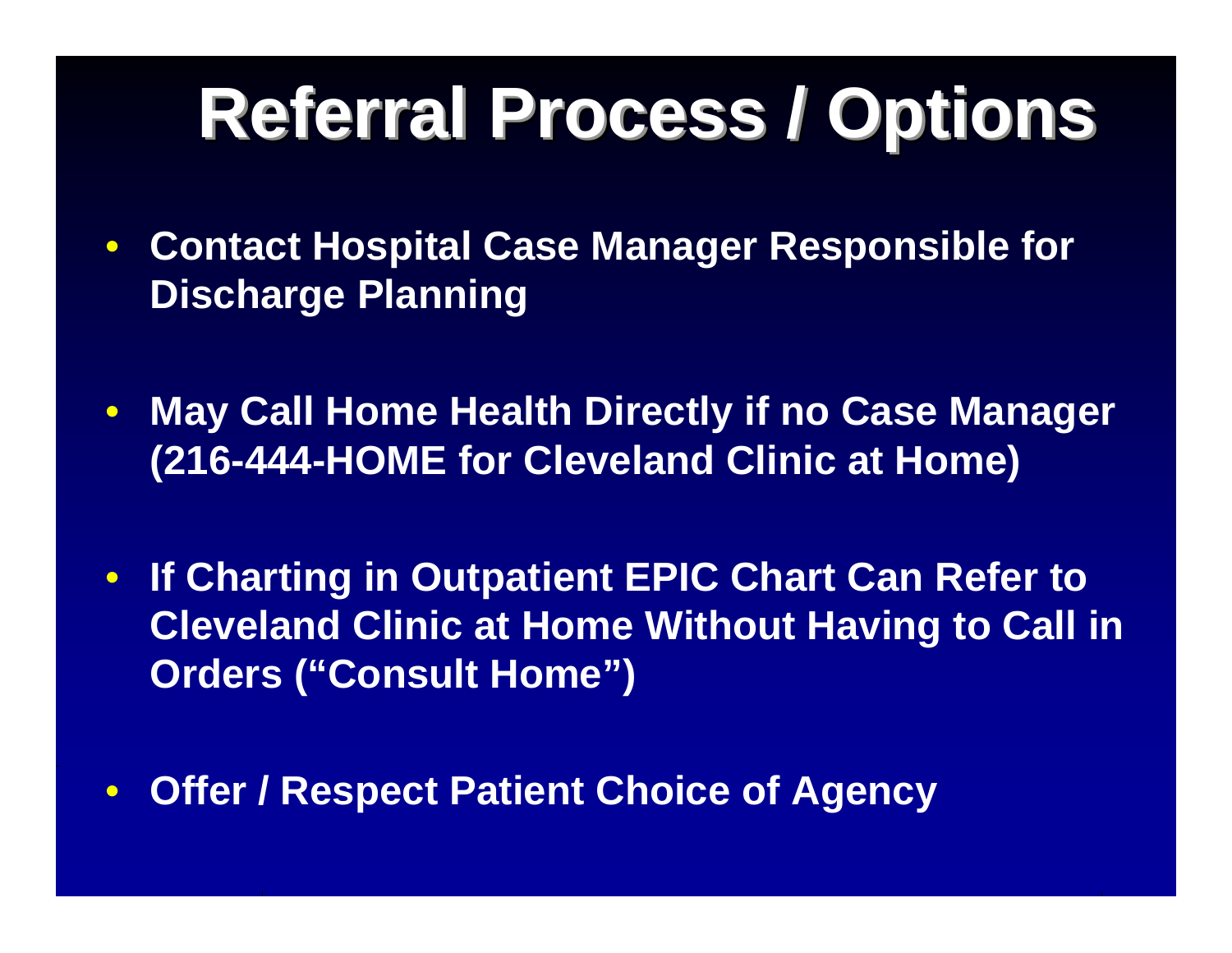#### **Example of Documentation by Physician, APN, or PA Physician, APN, or PA Physician, APN, or PA**

*"Mr. Jones has had a face to face encounter with me today, December 13, 2010*

*For the following condition(s) Encounter Diagnosis*

*1. Heart Failure 2.Gait Abnormality*

*Based on this encounter I certify this patient needs home health care. Specific home health services needed are Skilled Nursing and Physical Therapy. The patient is appropriate for home care (homebound) because leaving home is difficult and taxing and patient leaves home infrequently .* 

*Specific issues are teaching new medication regimen, and assessment for side-effects (hypotension) from increased diuretics and observation for relapse of pulmonary edema. Needs teaching about sodium restriction and checking weights. Gait has become unsteady and needs PT assessment, home safety assessment, and likely gait training and program to improve strength, balance, and endurance"*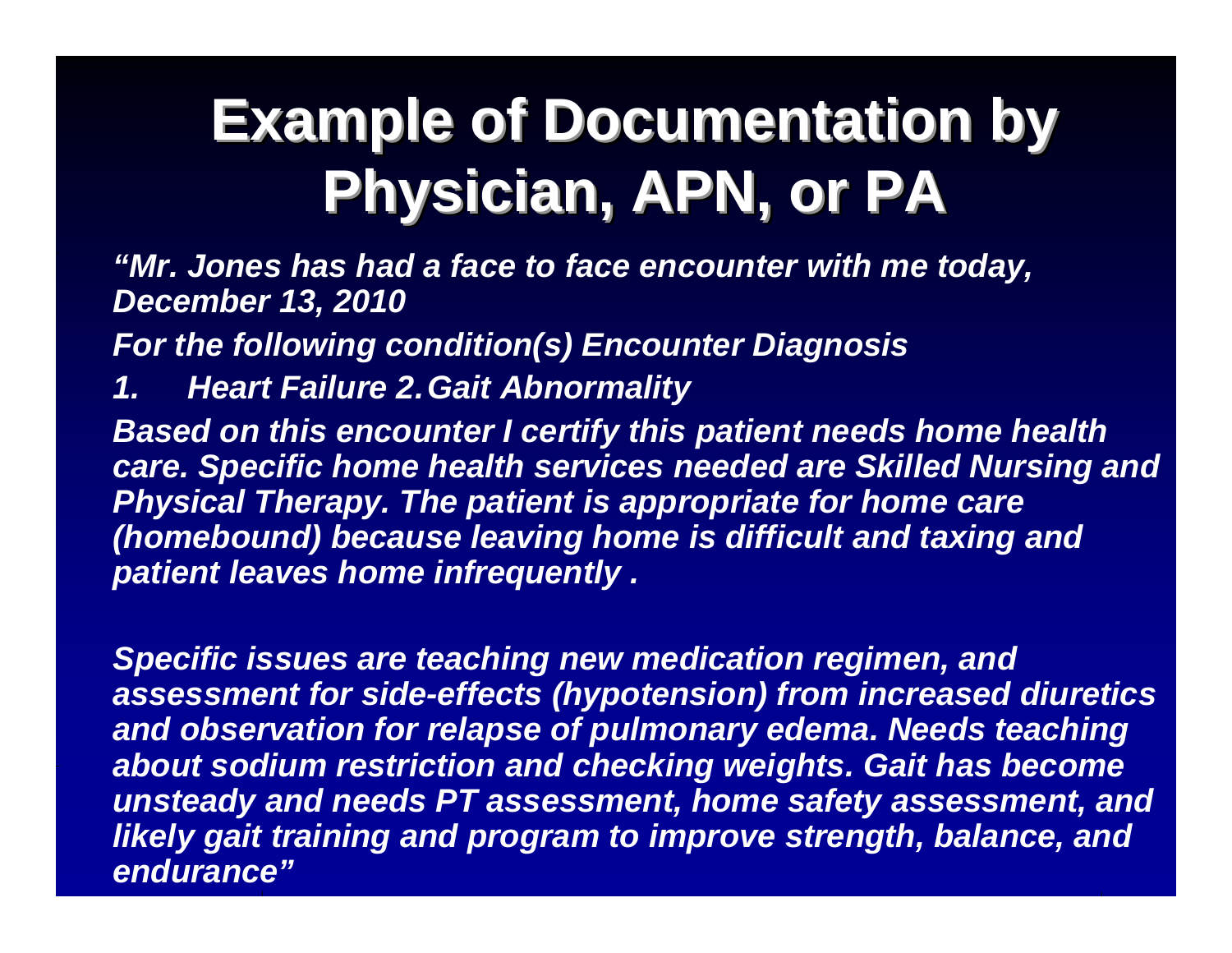#### **Example of Documentation for Certification Billing by Physician Physician Physician**

*"Patient's home health 485 form / care plan reviewed and signed. Relevant medical records were reviewed. No changes were indicated"*

**Use G0180 for Initial 60-Day episode and G0179 for Re-certification (subsequent episodes)**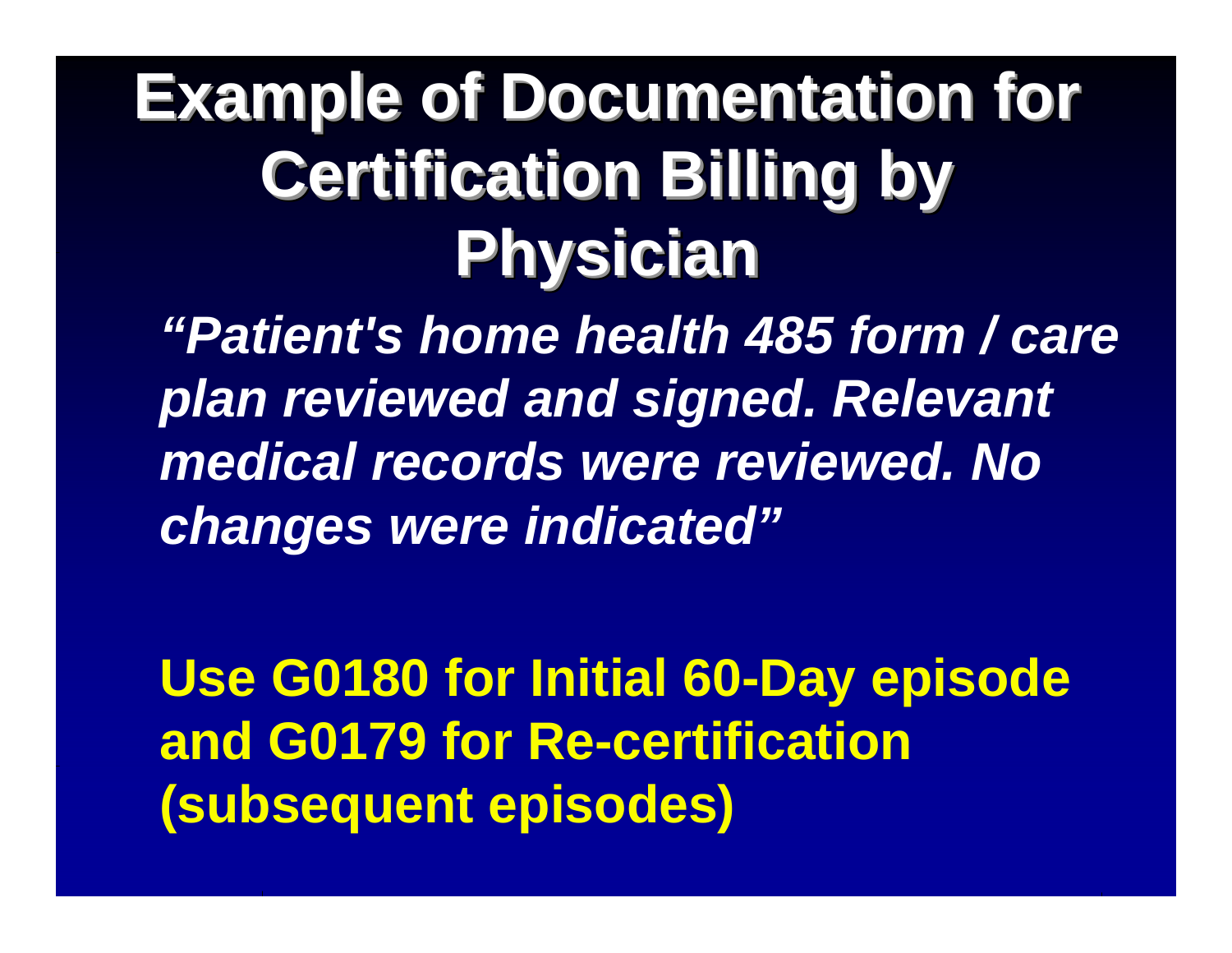### **Dr. Landers EPIC Smart Tools Dr. Landers EPIC Smart Tools Dr. Landers EPIC Smart Tools**

- **Smart Text Documentation During Face to Face Encounter "HOMEHEALTH\_FACE\_TO\_FACE"**
- **Documentation for Billing for Home Care Certification and Re-Certification "HOMEHEALTH\_CERTIFICATION"**

**EPIC tools are for reference and most common scenarios, all documentation should be appropriately individualized to patient situation**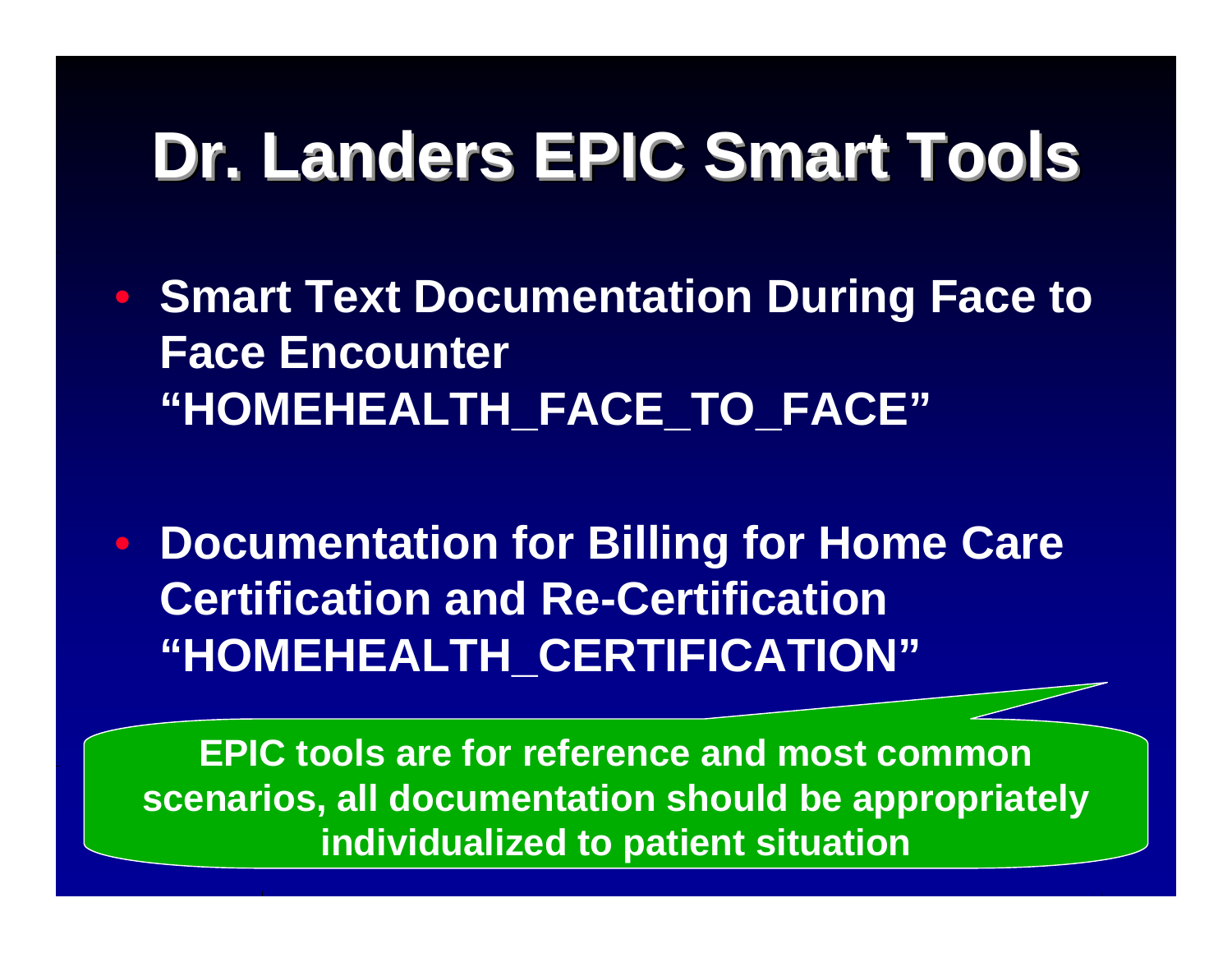# **Getting Help Getting Help Getting Help**

- **Call 216-444-HOME to Speak With a Cleveland Clinic at Home Clinical Manager or Administrator**
- **Medical Care at Home (Physician and NP Home Visits for Homebound Patients 444-8742)**
- **Page Dr. Landers Any Time (83685)**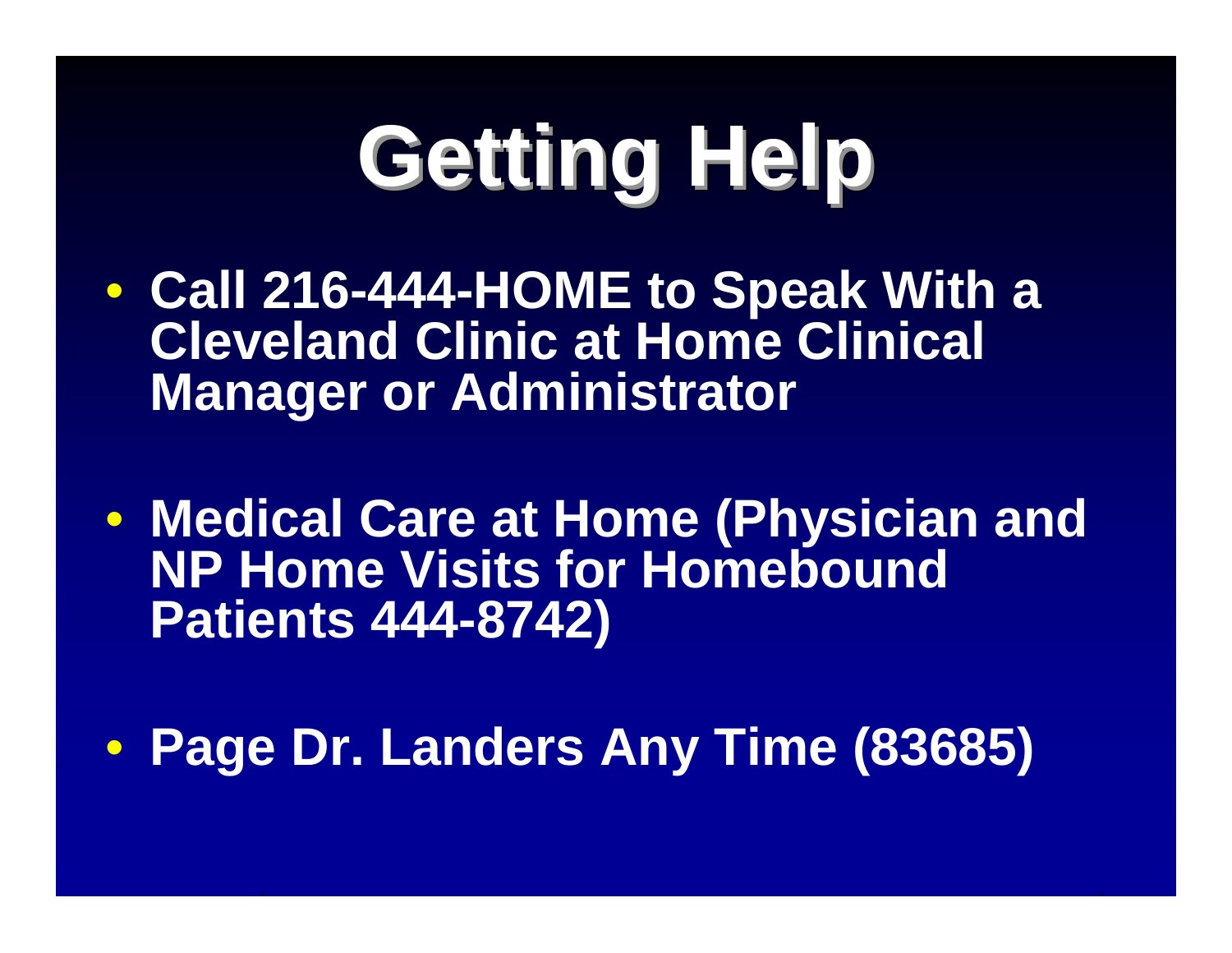

**42 CFR Parts 409, 418, 424 et al. Requirements for Home Health Agencies and Hospices; Final Rule <http://edocket.access.gpo.gov/2010/pdf/2010-27778.pdf>**

**Medicare General Information, Eligibility, and Entitlement Chapter 4 - Physician Certification and Recertification of Services <https://www.cms.gov/manuals/downloads/ge101c04.pdf>**

**Medicare Benefit Policy Manual Chapter 7 - Home Health Services <https://www.cms.gov/manuals/Downloads/bp102c07.pdf>**

**Nicoletti, B. How to Document and Bill Care Plan Oversight. Fam Pract Manag. 2005 May;12(5):23-25. <http://www.aafp.org/fpm/2005/0500/p23.html>**